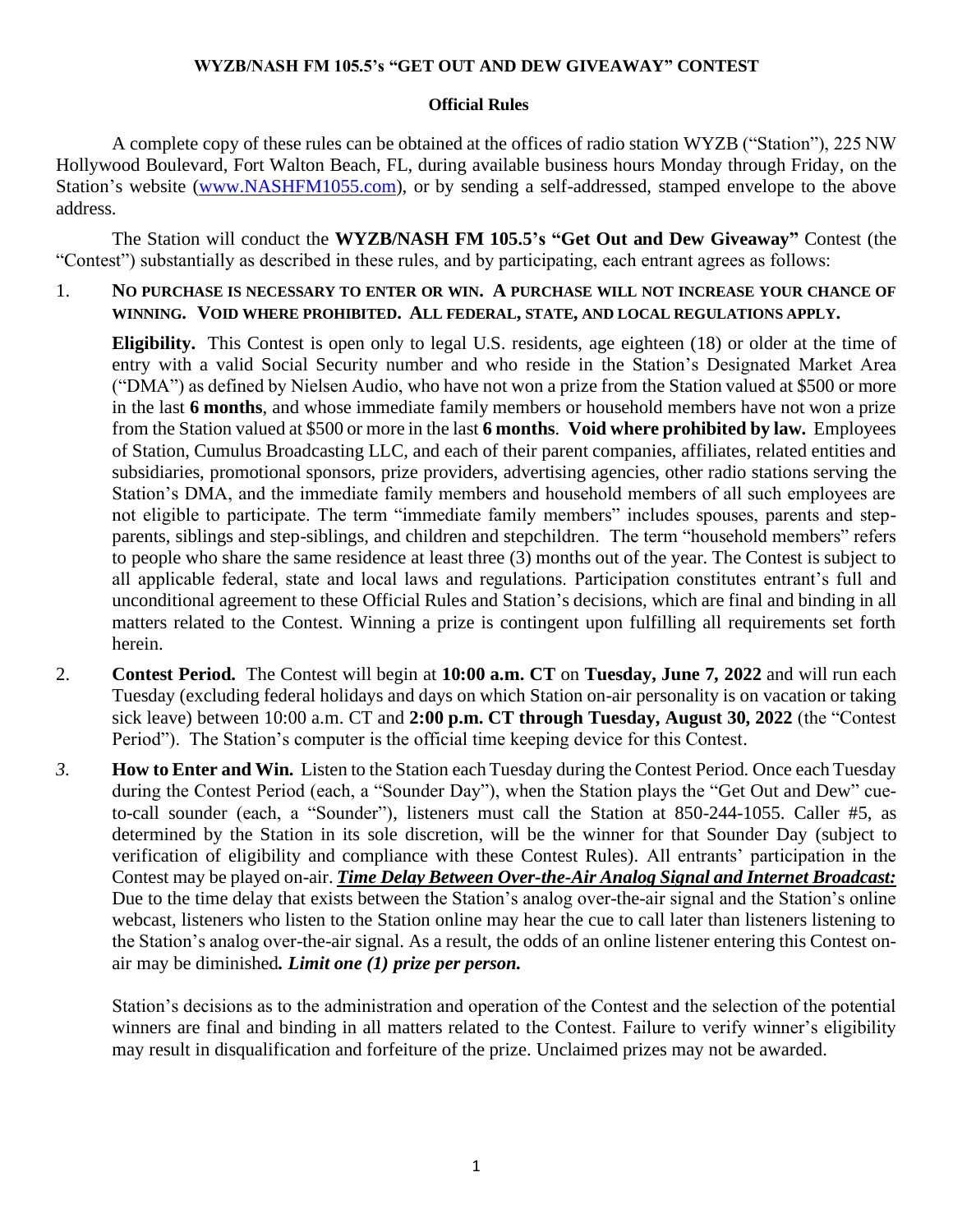- 4. **Verification of Potential Winner.** THE ELIGIBILITY OF ALL POTENTIAL CONTEST WINNERS IS SUBJECT TO VERIFICATION BY STATION WHOSE DECISIONS ARE FINAL AND BINDING IN ALL MATTERS RELATED TO THE CONTEST. Each potential winner must continue to comply with all terms and conditions of these Official Rules, and winning is contingent upon fulfilling all requirements. Each potential winner may be notified by email and/or telephone call after the date of random drawing and/or winner determination. Each potential winner will be required to sign and return to Station, within eight hours of the time notice is sent, an affidavit of eligibility and a liability/publicity release (except where prohibited) in order to claim his/her prize, if applicable. A winner who returns the affidavit of eligibility and liability/publicity release will be deemed to have accepted the contest prize and thereafter will not be permitted to rescind their acceptance of the prize and/or return the prize. If a potential winner cannot be contacted, fails to sign and return the affidavit of eligibility and/or the liability/publicity release within the required time period (if applicable), or if the prize or prize notification is returned as undeliverable, potential winner forfeits prize. In the event that the potential winner of a prize is disqualified for any reason, Station may award the applicable prize to an alternate winner by random drawing from among all remaining eligible entries. Unclaimed prizes may not be awarded.
- 5. **Prizes.** Thirteen (13) prizes (one for each "Sounder Day") will be awarded in this Contest. Each winner will receive:
	- **a)** One (1) gift certificate from Baytowne Adventure Zone in Miramar Beach, FL. The approximate retail value ("ARV") is one hundred dollars (\$100);
	- **b)** Four (4) movie passes to Suds 'n Cinema in Fort Walton Beach, FL. ARV: forty dollars (\$40);
	- **c)** Four (4) General Admission passes to Emerald Coast Science Center in Fort Walton Beach, FL. ARV: forty-four dollars (\$44);
	- **d)** One (1) twelve-pack of Mtn Dew. ARV: six dollars (\$6);
	- **e)** One (1) NASH FM 105.5 t-shirt. ARV: fifteen dollars (\$15).

## **ARV OF EACH PRIZE: TWO HUNDRED FIVE DOLLARS (\$205).**

## **THE TOTAL ARV OF ALL CONTEST PRIZES IS: TWO THOUSAND SIX HUNDRED SIXTY-FIVE DOLLARS (\$2,665).**

Winner is responsible for all taxes associated with prize receipt and/or use. Odds of winning a prize depend on a number of factors including the number of eligible entries received during the Contest Period and listeners participating at any given time.

There is no substitution, transfer, or cash equivalent for prizes, except that the Station may, in its sole discretion and to the extent permitted by law, substitute prizes of comparable value or cash. The prizes are expressly limited to the item(s) listed above and do not include taxes, gratuities or any other expenses. Any tickets and/or gift certificates/cards awarded as part of a prize will be subject to the terms and conditions set forth by the issuer and are valid only on the date(s) printed on the tickets or gift certificates/cards. Other restrictions may apply.

If any prize or a portion of any prize is postponed, cancelled, or otherwise unavailable due to disease, epidemic, pandemic, quarantine, any acts of government and/or any reason that is beyond the control of Station or any Sponsor, then no substitution will be provided. Station and any Sponsors make no representation or warranty about the safety of any prize. By accepting and using a prize, each winner acknowledges and assumes all risks of accepting and using the prize, and any other risks associated with the prize.

6. **Entry Conditions and Release.** By entering, each entrant agrees to: (a) comply with and be bound by these Official Rules and the decisions of the Station, which are binding and final in all matters relating to this Contest; (b) release and hold harmless Station, Cumulus Broadcasting LLC, Cumulus Media New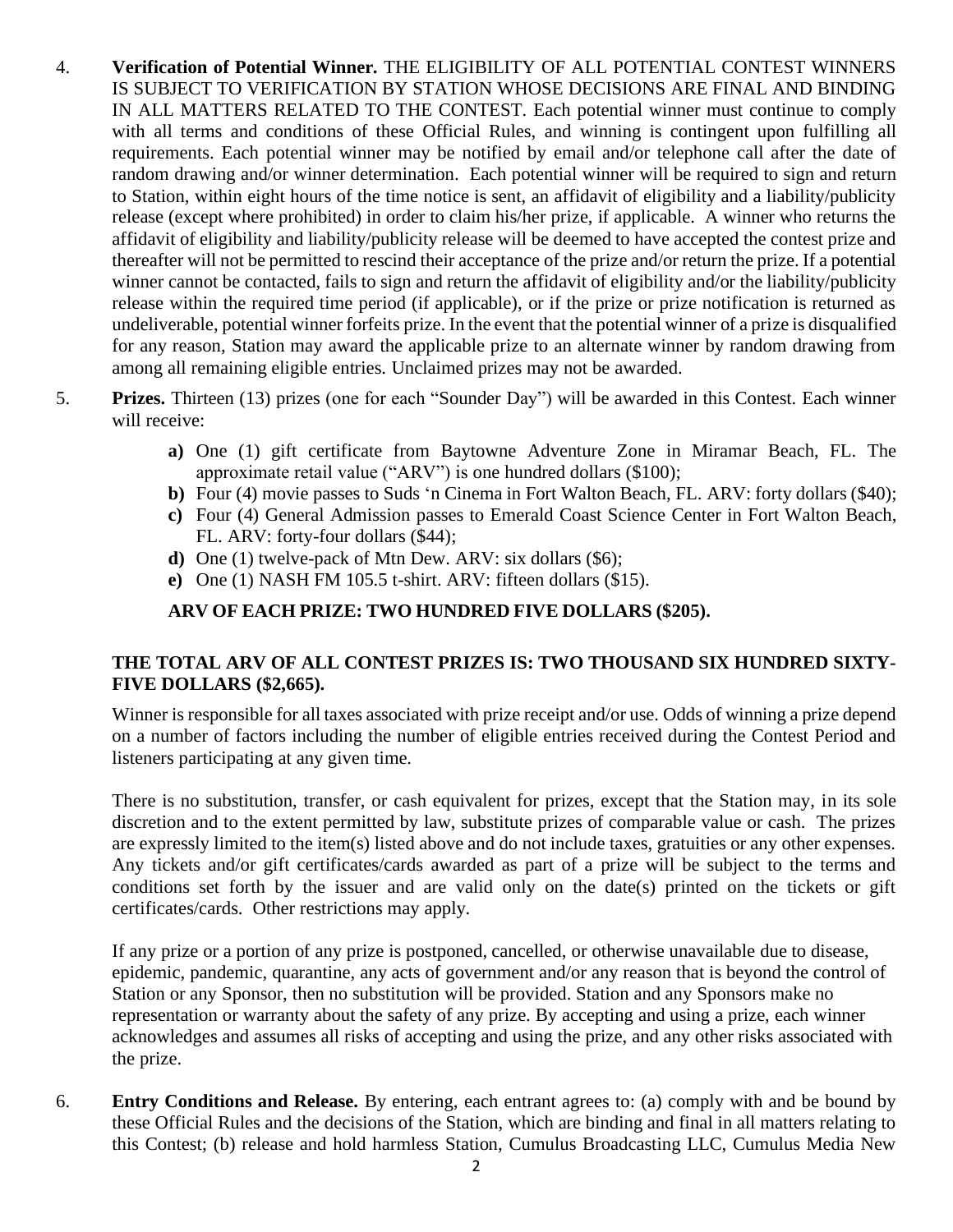Holdings Inc., and each of their subsidiaries, related and affiliated companies, participating sponsors, the prize suppliers and any other organizations responsible for sponsoring, fulfilling, administering, advertising or promoting the Contest, and each of their respective past and present officers, directors, employees, agents and representatives (collectively, the "Released Parties") from and against any and all claims, expenses, and liability, including but not limited to negligence and damages of any kind to persons and property, including but not limited to invasion of privacy (under appropriation, intrusion, public disclosure of private facts, false light in the public eye or other legal theory), defamation, slander, libel, violation of right of publicity, infringement of trademark, copyright or other intellectual property rights, property damage, or death or personal injury arising out of or relating to a entrant's entry, creation of an entry or submission of an entry, participation in the Contest, acceptance or use or misuse of prize (including any travel or activity related thereto) and/or the broadcast, exploitation or use of entry; and (c) indemnify, defend and hold harmless the Released Parties from and against any and all claims, expenses, and liabilities (including reasonable attorneys' fees) arising out of or relating to an entrant's participation in the Contest and/or entrant's acceptance, use, non-use or misuse of the prize.

- 7. **Publicity.** Except where prohibited, participation in the Contest constitutes entrant's consent to use by the Station and its agent of entrant's name, likeness, photograph, voice, opinions, entry, and/or biographical information (including hometown and state) for promotional purposes in any media, worldwide, without further payment or consideration, unless otherwise prohibited by law.
- 8. **Taxes.** All State, Local, Federal and/or other taxes, duties, tariffs, title fees, licensing fees, or other fees for prizes awarded become the sole responsibility of the winner. All those who win a prize or prizes valued \$600 or more in any given year will be issued an IRS Form 1099 to report their winnings.
- 9. **General Conditions.** Station reserves the right to cancel, suspend and/or modify the Contest, or any part of it, if any fraud, technical failures or any other factor beyond Station's or Sponsor's reasonable control impairs the integrity or proper functioning of the Contest, as determined by Station in its sole discretion. Station reserves the right in its sole discretion to disqualify any individual it finds to be tampering with the entry process or the operation of the Contest or to be acting in violation of these Official Rules or acting in an unsportsmanlike or disruptive manner. Any attempt by any person to deliberately undermine the legitimate operation of the Contest may be a violation of criminal and civil law, and, should such an attempt be made, Station reserves the right to seek damages from any such person to the fullest extent permitted by law. Station's failure to enforce any term of these Official Rules shall not constitute a waiver of that provision.
- 10. **Limitations of Liability.** The Released Parties are not responsible for: (a) any incorrect or inaccurate information, whether caused by Station, entrants, printing errors or by any of the equipment or programming associated with or utilized in the Contest; (b) technical failures of any kind, including but not limited to malfunctions, interruptions, or disconnections in phone lines or network hardware or software; (c) unauthorized human intervention in any part of the entry process or the Contest; (d) technical or human error that may occur in the administration of the Contest or the processing of entries; or (e) any injury or damage to persons or property that may be caused, directly or indirectly, in whole or in part, from entrant's participation in the Contest or receipt or use, non-use or misuse of any prize. No more than the stated number of prizes will be awarded. In event that a production, technical, programming or other error causes more than stated number of prizes as set forth in these Official Rules to be claimed, Station reserves the right to award only the stated number of prizes by a random drawing among all legitimate, unawarded, eligible prize claims.
- 11. **Disputes.** Entrant agrees that: (a) any and all disputes, claims and causes of action arising out of or connected with this Contest, or any prizes awarded, shall be resolved individually, without resort to any form of class action; (b) any and all disputes, claims and causes of action arising out of or connected with this Contest, or any prizes awarded, shall be resolved exclusively by the United States District Court or the appropriate state court located in the Station's listening area; (c) any and all claims, judgments and awards shall be limited to actual out-of-pocket costs incurred, including costs associated with entering this